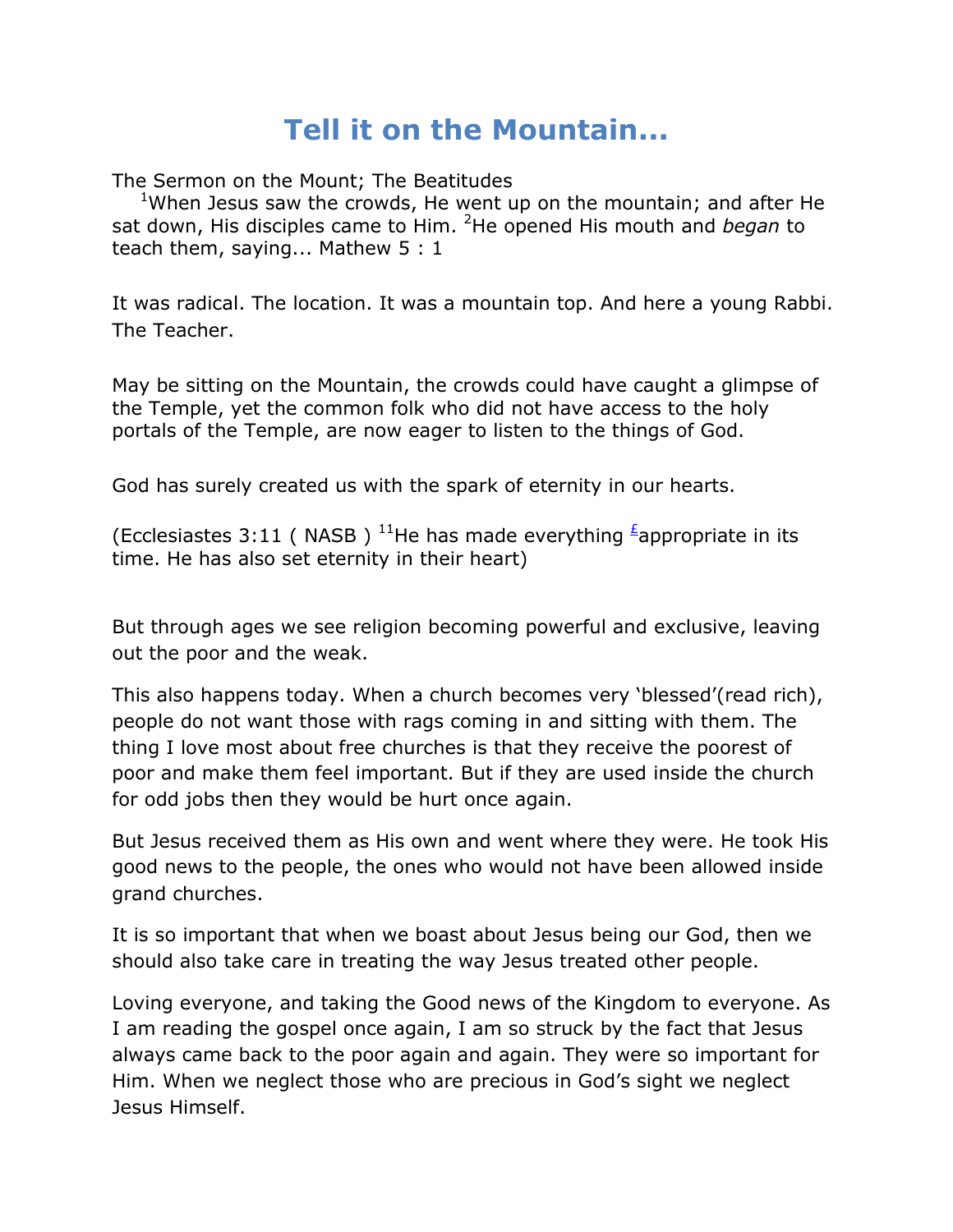After England became a protestant nation, in the seventeenth century, people could read the Bible in English. The Church of England made it a law that only ordained preachers with a license, should preach and that too only inside the churches.

Slowly these churches became so elite, that the common folk altogether dropped out of church. The whole nation was plagued with drinking and debauchery. So John Bunyan so burdened about this poor people, started preaching outside the church and he was imprisoned for six years just for that. It was in the Bedford prison that he wrote the famous *Pilgrim's Progress.* 

A century later, when young John Wesley was touched by the Holy Spirit he was preaching everywhere. But his preaching did not go well with the Anglican church and he was banned. Wesley was distraught as how to preach. It was then Whitefield the American revivalist who visited England urged Wesley to do open air meetings. At first the orthodox Wesley hesitated but then Whitefield showed Mathew 5 : 1, which made Wesley preach to the masses atop his father"s grave in Epworth!

The Word of God is unchained. Go tell it on the Mountain, over the hills and everywhere. Go to where the people are.

Go to the people who long to hear the good news of the Kingdom. Let the people hear....

## <http://www.youtube.com/watch?v=PXsJuaOLpUY&feature=related>

One of the beautiful songs I treasure. It's quite nostalgic, we as a choir in Lady Doak College kept on singing this song for a long time and never tired of it. Songs as these bring back happy memories of past. As I wrote this message, suddenly from somewhere the words, "I"ll shout it from the mountain top..." came to my mind and so glad to find it in youtube. The lyrics aren"t there so if you want, here it is

It only takes a spark to get a fire going. And soon all those around, can warm up in glowing. That's how it is with God's love, Once you've experienced it, you spread His love to everyone; You want to pass it on.

What a wondrous time is spring, when all the trees are budding;